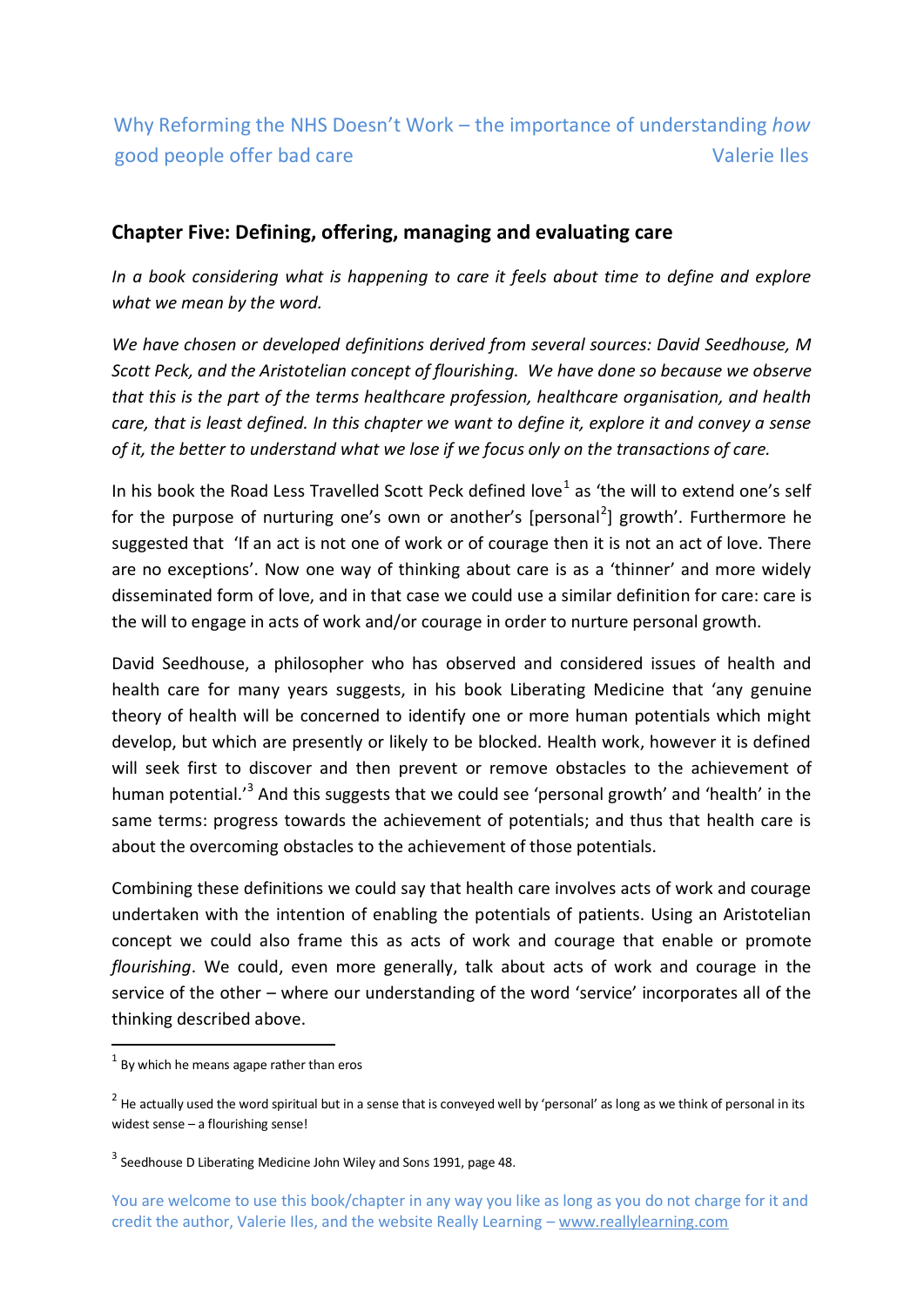So: acts of work and courage – what do we mean by that? The work involved in health care includes things like the core tasks, which many HCPs will undertake, of assessment and diagnosis, prescription and delivery of treatment; but it can also be seen to include the years taken to develop the relevant knowledge, skills, insights and intuition that lie behind these. And for care to be effective other kinds of work are also needed. Work such as planning the interactions with others (patients, other HCPs and managers) that are necessary if 'obstacles to the enabling of potentials' are to be identified and addressed.

Courage may be needed when giving bad news, for example, or when discussing treatment options with ungenerous<sup>4</sup> colleagues, or when it is in the best interests of a patient that the HCP acknowledges their own uncertainty. There will also be times when both work *and* courage will be required, for example when we challenge our own perceptions and practice, or the perceptions and practice of others, or when we have made a mistake and need to admit it and learn from it.

The practical use of defining care in this way (as acts of work and courage with the intention of enabling patients to flourish) can be seen when we are planning care, when in the process of caring and when reflecting later on the care that was given. For example reflection can include the questions: Did I care here? Did I care enough? What acts of work and courage did I undertake? Were there acts of work and courage that would have enabled them to flourish that I failed to make? We can undertake these reflections on our own or with others, and use these questions when supervising more junior staff.

To gain a richer sense of what we mean by care let us look at a couple of examples.

Robin Youngson is an anaesthetist from New Zealand who became an advocate of compassionate care after experiences as the father of a patient. His description of his approach to dealing with 'difficult patients' is an example of the kind of care (acts of work and courage) we are talking about.

#### *No more difficult patients*

**.** 

*"Some years ago I attended a long series of weekly sessions with a life coach. I vividly remember the day she tried to teach me the rule of "nonjudgement". I railed against such an absurd idea and 'patiently' explained that the exercise of professional judgement was the very essence of how I added value to my patients. Why else had I trained for fourteen years to become a medical specialist!*

<sup>&</sup>lt;sup>4</sup> I've defined generosity in Really Managing Health Care as having five elements: choosing to care; choosing to meet hostility, aggression and self congratulation with compassion rather than fear or hostility; choosing to include and value rather than exclude and compare; choosing to expect the best; and choosing not to allow self image to be shaped by the ungenerous. Ungenerosity is of course the converse.

You are welcome to use this book/chapter in any way you like as long as you do not charge for it and credit the author, Valerie Iles, and the website Really Learning – www.reallylearning.com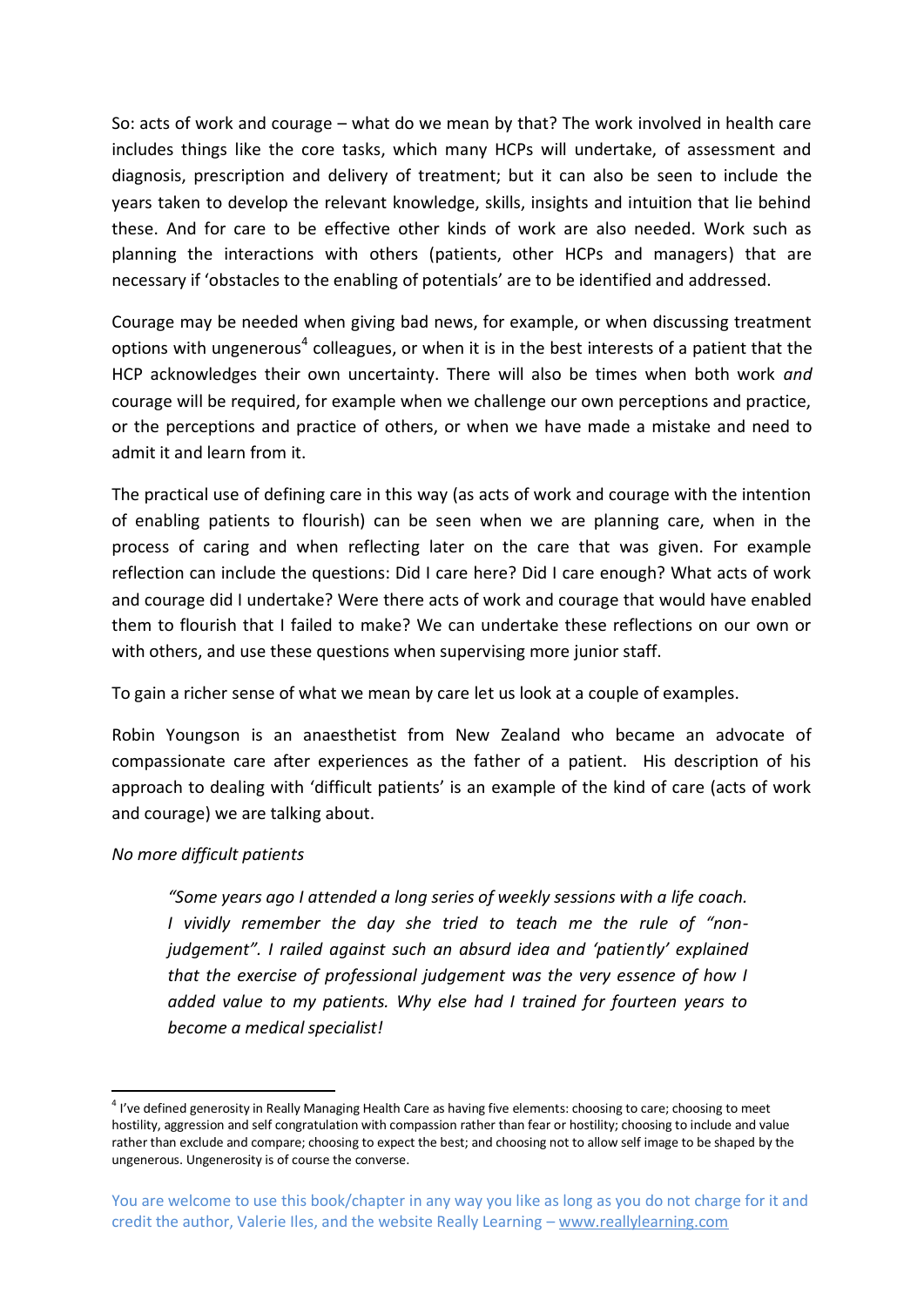*The patience, gentleness and non-judgement of my life coach in her response to my protests were a nice object lesson. Of course I didn't 'get' that she was talking about moral judgement, not technical judgement. My inflated sense of self-importance prevented me from seeing the difference.*

*Over the years I have reflected on my role as a doctor. I have realised that for much of my career, my identity and self-esteem were wrapped up in being a highly-trained technical expert. Now I try to open my heart and to be a caring human being first, and an expert second. That has enabled me to be much more humble and respectful, to listen patiently, to form more trusting relationships with my patients and to strengthen my compassion.*

*One day I just decided that I would no longer have 'difficult' patients. I resolved that difficult patients didn't really exist 'out there' but were a consequence of my own attitude or judgements, an internal problem. I owned the problem as my own, rather than projecting it onto the patient. The real problem was a 'difficult doctor' not a difficult patient. If a consultation was feeling difficult it was because I was failing to listen or to respond to an unmet need.*

*This shift in attitude had a remarkable effect. I felt like Harry Potter waving a magic wand! The difficult patients somehow just melted away. This was definitely an improvement in the quality of my working day! Paradoxically, the only person who changed was me. At last, I had understood the lesson my life coach was trying to teach me.*

*Judgement comes in many subtle forms. Fixing a patient is a form of judgement (the patient is broken). Even helping a patient is a form of judgement (you are less than me). Serving a patient on their own terms means letting go of judgement. There is no better strategy for renewing the meaning and joy in your practice."*

As another evocative example, Iona Heath, currently President of the RCGP, quotes<sup>5</sup> a colleague who describes difficult patients as 'extreme general practice' (as in extreme sports), in other words interactions in which you draw on all your reserves of skill, energy and enthusiasm to meet the challenge.

To link this discussion with that of Chapter Three where we distinguished between transactional care and care that is covenantal we can suggest that it is what is needed to enable the patient to flourish that should determine whether the care offered is the former or the latter.

 5 For example at the workshop How do good people offer bad care in Feb 2010

You are welcome to use this book/chapter in any way you like as long as you do not charge for it and credit the author, Valerie Iles, and the website Really Learning – www.reallylearning.com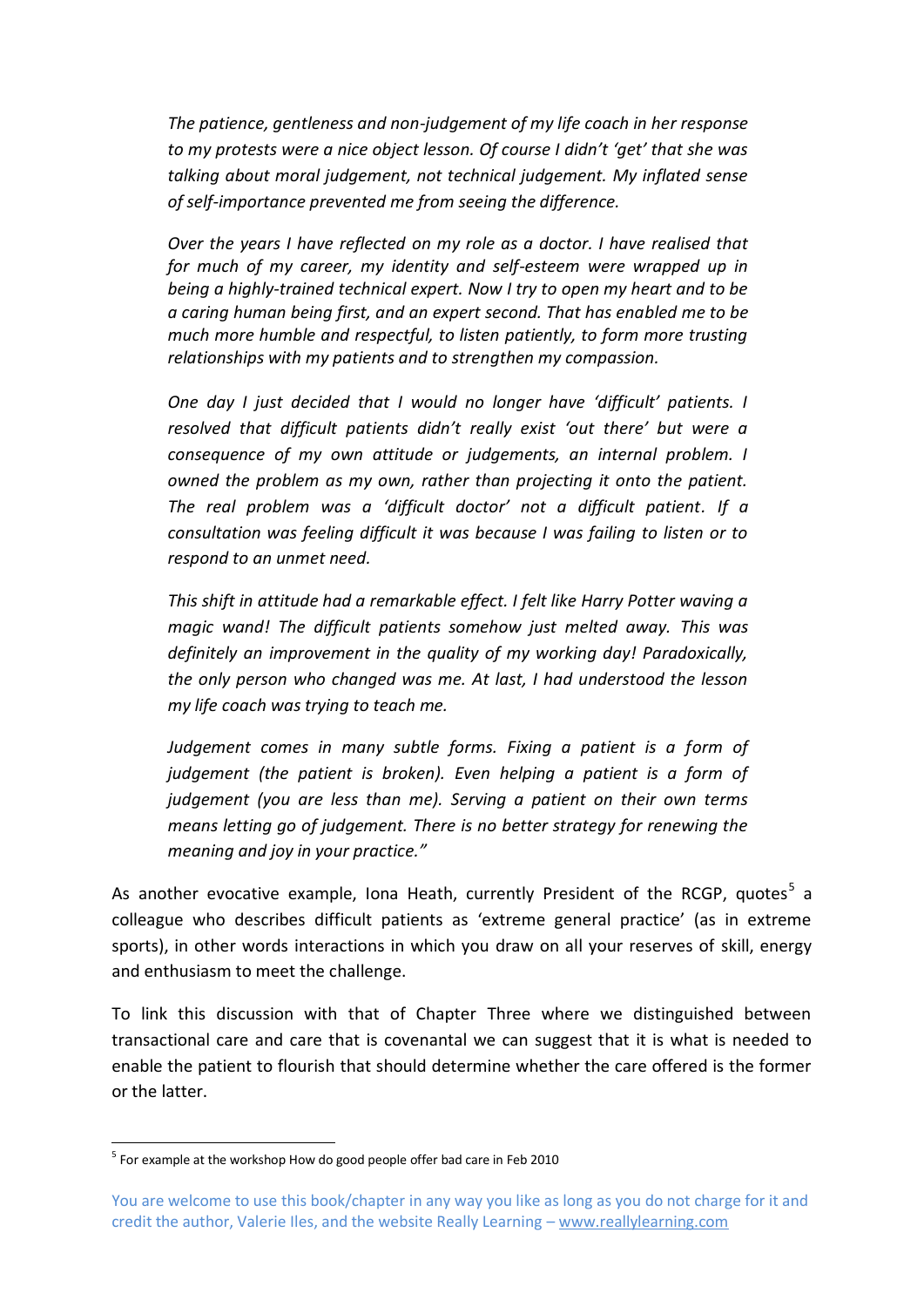A patient with a short term condition (a fracture that will mend, an infection amenable to antibiotics, a rash of short duration), good support and abilities to function well in their world needs only transactional care: care given promptly, in accordance with evidence based protocols.

Someone with a condition that changes their expectations of what is possible in life (whether because it may be shortened or because their functioning within it is changed in some way) needs care that is a covenant between them and the care professional (as well as not having their time or good will trespassed upon, so again offering care that is prompt, efficient with their time and that draws on protocols when these are helpful).

And since many patients fall somewhere between these two prototypes care professionals will need to use their judgement about the kind of care that is needed – and to discuss it with the patient.

But it is difficult to care for others unless we are also capable of caring for ourselves - caring for our ability to care for others - so we need to enlarge the definitions we arrived at above to include ourselves in them. Thus care becomes the will to engage in acts of work and courage in order to nurture another's personal growth and our own ability to do so. Health care involves acts of work and courage that enable or promote the flourishing of others and our own ability to flourish in their service.

The balance between these two aspects  $-$  care for the other and care for ourselves  $-$  is important and needs to be explored, considered and kept under review, because many of the concerns about professional judgement, professional altruism, professional autonomy and professional capture spring from this.

If professionals care exclusively for others they become martyrs to their profession or calling. If professionals (wittingly or instinctively) put their own needs, wishes and comfort above that of the other we have care that requires the patient to be grateful for what they get: I will look after you but I will do it in a way that is convenient for me , whether that is convenient for you or not.

If professionals act on their own view of what is best for the other (the patient) without involving the patient in discussion and decision making then care becomes patronizing or paternalistic.

So throughout our professional lives we need to keep refreshing the debate about what acts of work and courage will further the flourishing of both parties in the care interaction and about ways of encouraging these.

#### **Caring about wider health needs**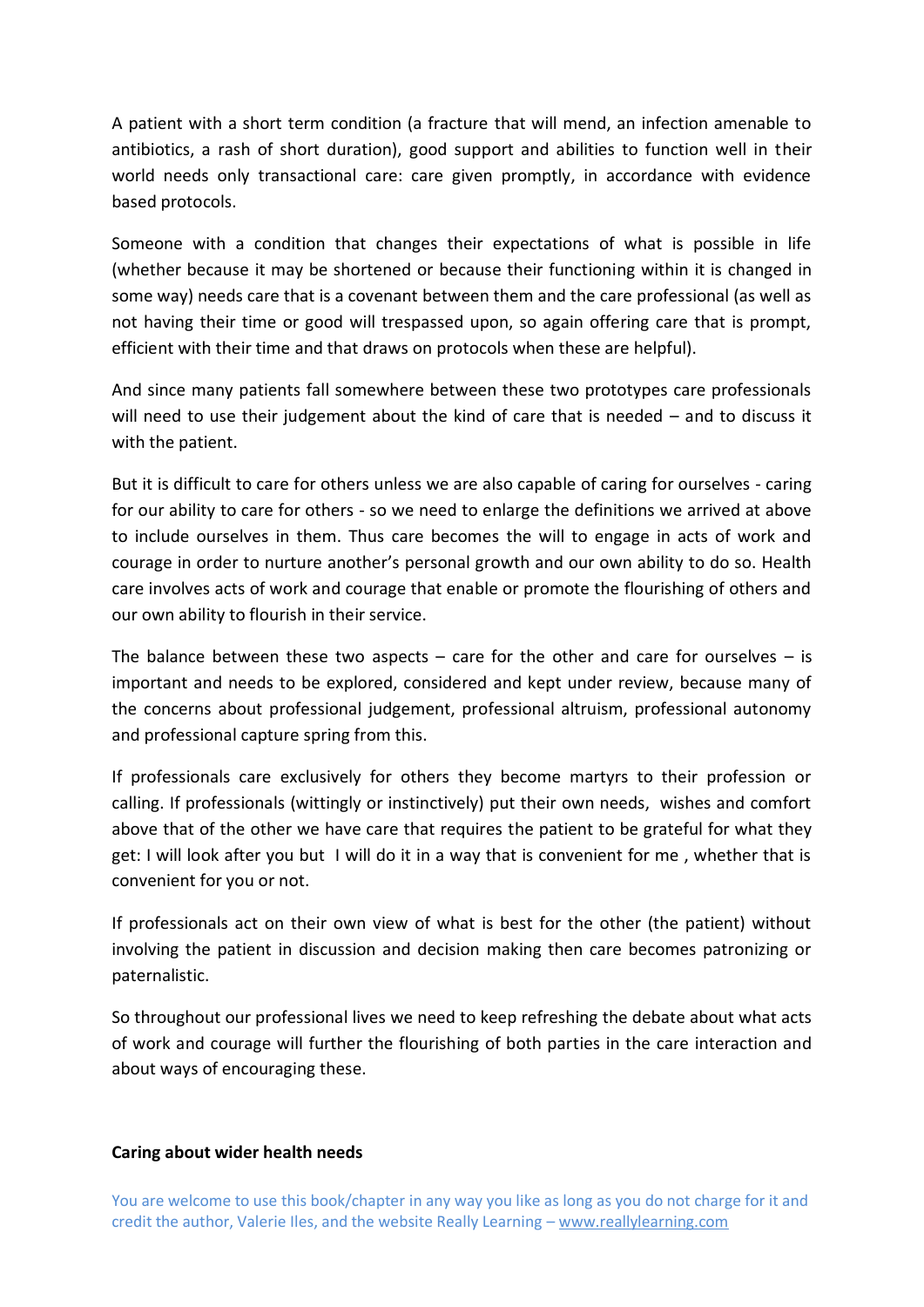If we cared only about the patients that were seen by health care professionals we would of course be failing a lot of other people who need our care if they are to flourish. So we need also to engage in acts of work and courage on behalf of the population at large, on behalf of colleagues of all kinds, and of people in other countries (whose trained staff we routinely plunder).

## **Educating people to care**

Now that we focus, as described in Chapter Two, when training our young professionals, on competences and on the tasks people *do*, we have lost our opportunities to help them think about how to *be*. How to *be* in relation to those they are caring for (or about). How to *be* in the moment. How to *be* in themselves. And we need to return to older traditions to help here.

Many of the major world religions have practices of contemplation that, centuries before emotional intelligence was labelled such, enabled the development of compassion, equanimity and sympathetic joy which enlarged people's ability to handle adverse situations and people they found difficult. And many of them, too, encourage acts of kindness and compassion even where feeling is absent.

If we are to take care seriously we will need to look afresh at our competence and knowledge based approach to training our young professionals and think beyond it.

## **Managing Care**

If we want clinicians to care in this way about patients, colleagues, themselves and others then managers too must do so. Definitions of care on the part of managers would include a list not dissimilar to that for care about patients:

'Caring management is manifest in acts of work and courage that enable the flourishing of patients, staff and colleagues, and our own ability to flourish in their service', or in 'acts of work and courage that enable or promote the flourishing of the local community', or in 'acts of work and courage that enable another person's potential to be of service to others'.

Indeed we could suggest that the key role of organisational leaders is to encourage and enable acts of work and courage throughout their organisation. And if we think of it that way we can articulate what it is that feels so wrong about the current style of 'performance management'. Performance management requires acts of work and courage from people in an organisation – but in the wrong direction. Instead of these acts being focused 'downwards and outwards' to patients, public, and colleagues, they are directed upwards. The reports required to be written and meetings attended are directed not to patient care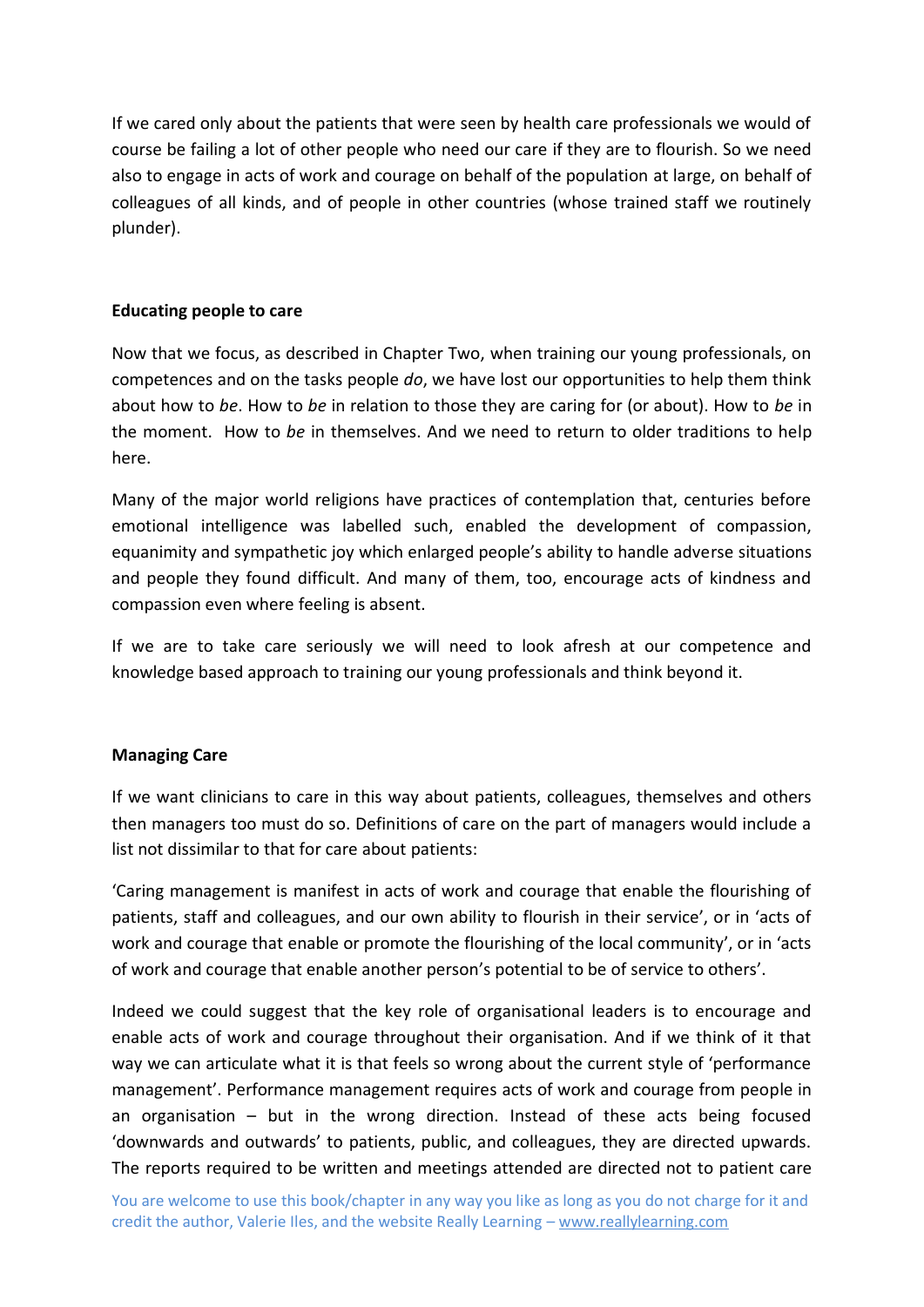but to organisational performance (inevitably money and targets). Courage is certainly required – to walk into a meeting with the performance manager, expecting a vitriolic telling off<sup>6</sup>. And the outcome is a reduction in the capability to engage in the acts of work and courage that further flourishing – and hence, ironically, organisational performance.<sup>7</sup>

So how should we be managing care? If performance management has driven out good management what does good management look like? We have said it involves the simple hard rather than the complicated easy, so what do we mean by the simple hard?

At its heart are three 'rules' that, if we care, we use whenever we manage (or indeed rely on) someone else:

- 1. Agree with them what is expected of them
- 2. Make sure that both of you are confident they have the skills and resources to achieve it
- 3. Give them ongoing feedback on whether and how they are achieving it. $8$

There will be many who say this already happens, after all there are job descriptions, person specifications and appraisal systems, but (although important) these are not what I mean. The three rules are implemented day by day, week by week, through ongoing conversations. These conversations (most of which happen opportunistically and informally) bring together three sets of interests: those of the person being managed, those of the 'manager' and those of the organisation. In other words the 'manager' will take a genuine interest in the interests, enthusiasms and ambitions of the HCP they are managing, they will talk about their own ambitions and concerns for the service, and the relevant aspects of the organisational framework they are operating within (for example the realities of the budget, policies, the overall performance of the organisation).

Alongside these conversations the 'manager' will observe and/or find out how well their HCP is doing, and these observations and findings will form an important part of the conversation<sup>9</sup>. As they reflect favourably on acts, behaviours and decisions which have demonstrated competence and care they endorse and encourage these. Where they are concerned about performance they will say so, in ways that leave the other feeling that they need to do something about it, wanting to do so, knowing what to do, and feeling able to do it.

**.** 

 $<sup>6</sup>$  This is known as 'keeping a boot to her neck' or 'his feet to the fire'.</sup>

 $<sup>7</sup>$  We will look at this again when we consider a different kind of management in Chapter Seven.</sup>

 $^8$  These are described in more detail in Iles V, Really Managing Health Care

<sup>&</sup>lt;sup>9</sup> Please note that that I am describing here are the ongoing management conversations. Where performance issues have reached the stage of disciplinary proceedings then specialist advice should be sought.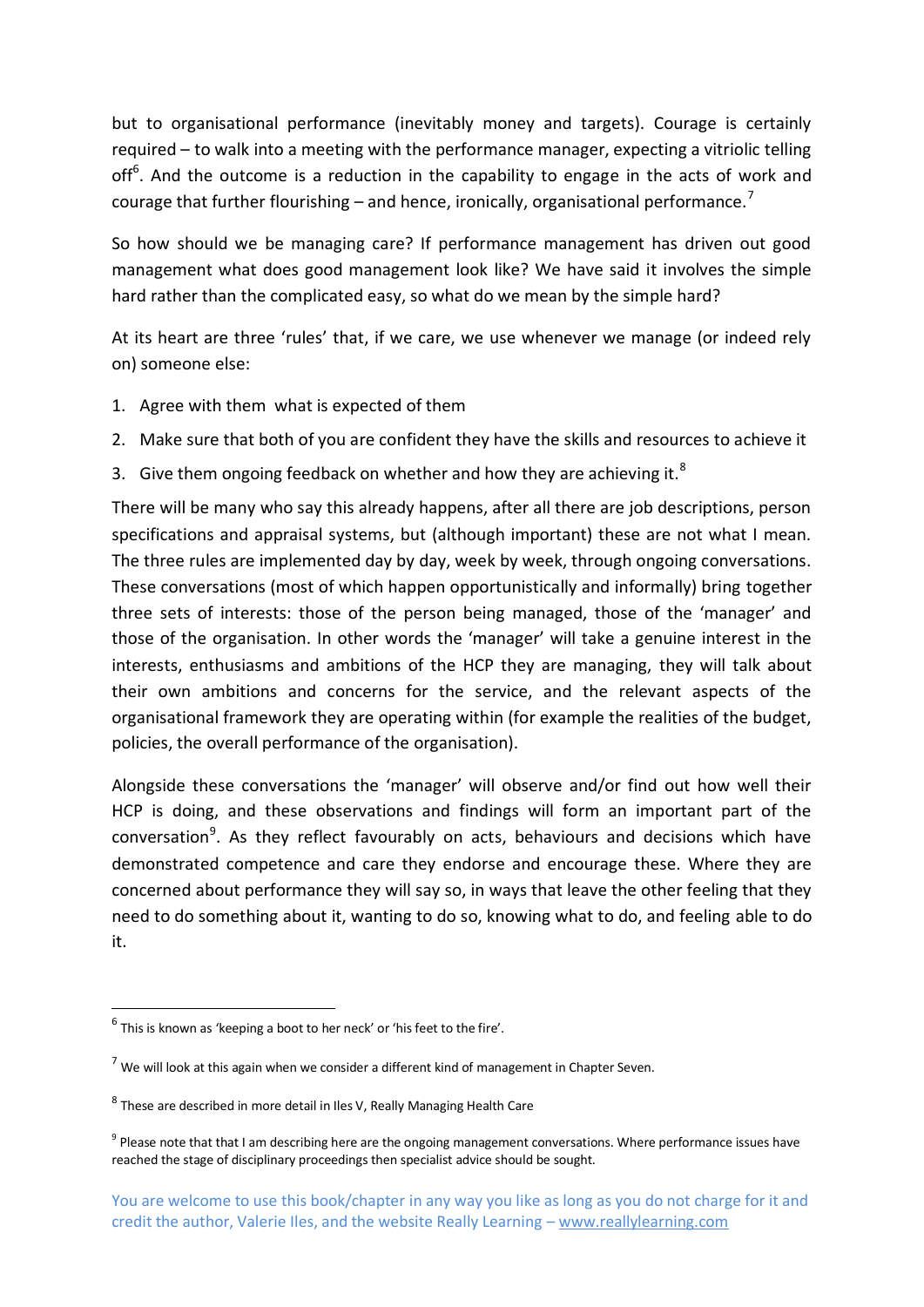As a result of these conversations both parties will have a good sense of the performance of the individual and how this is contributing to that of the service, and also the performance of the service and how that contributes to overall organisational performance. They will also have a rich understanding of how they can improve all three and help them all to flourish.

In case any reader is thinking that this form of management is indulgent, expensive and unaffordable, or that I am in some way harking back to the days when management was strictly a professional affair (undertaken within professions), let me refute both charges.

It is this kind of management, these robust ongoing conversations shaping behaviours and attitudes, that improves care and reduces costs. Indeed it is the only way to do so. It is only through small everyday changes in everyone's behaviour that we can achieve the massive improvement in NHS performance that the country needs.

And we have never had it – this kind of management. It is not a question of looking back – we won't find it there either. It exists (and has existed) in a few pockets, in a few organisations, but it has never been the norm.

There was a time in the late 1980s when it could have taken off. The Resource Management Initiative was an example of the spirit of that moment, it offered support for those conversations to take place within newly formed Clinical Directorates, and the generation of clinically driven data that is needed as a basis for the conversations. But the moment was not seized, and the spirit was driven out by the introduction of the purchaser/provider split. And, ever since, improvements in performance have been sought by major structural reforms, each successive change diminishing the opportunities for the kind of conversations that *would* improve care and satisfaction and reduce costs. This is a large scale example of the complicated easy being preferred to the simple hard. Developing the ability and willingness of a million people to engage in these conversations is both of those: simple and hard.

## **Making judgements about care**

If we look again at the right hand column in table 3.1 in Chapter Three we can see that many of these characteristics of care are internal processes that result in external actions - but those external actions in themselves do not fully indicate the quality of the internal ones.

Furthermore it will be a feature of the complex situations in which professional judgement is most valuable that the courageous/caring action won't necessarily be clear at the time at which a decision needs to be made and different people will have different views about the wisdom of that choice because the ethical assumptions they make may be drawn from a range of ethical concepts (including deontological, consequence and virtue approaches).